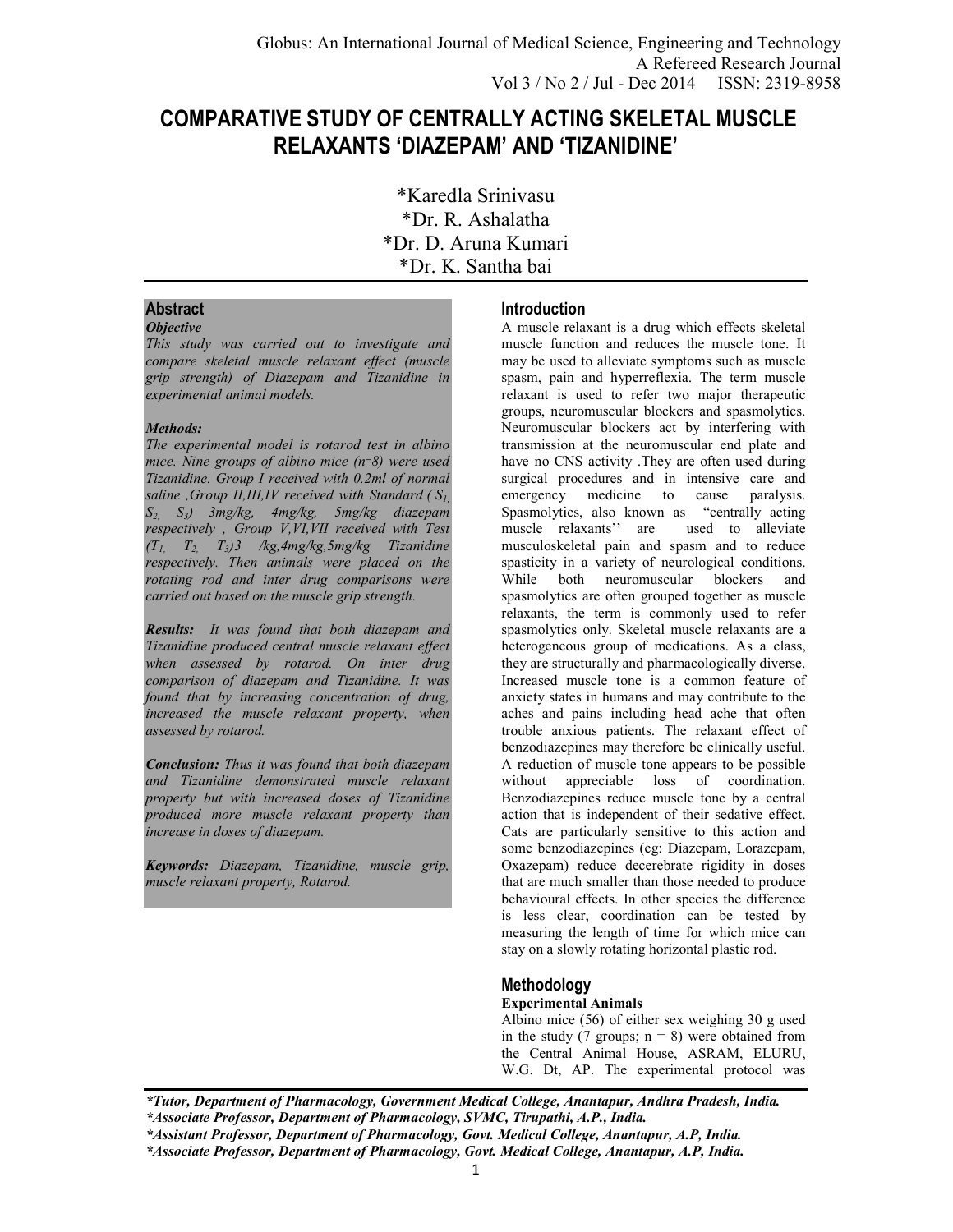approved by the Institutional Animal Ethical Committee The animals were maintained under standard husbandry conditions temperature  $22 \pm 2$ °C, humidity 45-55%, light: dark cycle (12:12h) for an acclimatization period of 15 days before performing the experiments.

#### **Ethics**

The experiments compiled with the guidelines for animal experimentation of our laboratory and was approved by the Institutional Animal Ethical Committee (IAEC), ASRAM, ELURU, W. G. Dt, AP.

**Drugs used**: Diazepam (5mg), Tizanidine (2mg) .

#### **Experimental Design**:

#### **Rota rod model**:

The apparatus used for screening and comparison of muscle relaxant property of different centrally acting muscle relaxants .The rota rod assembly is immensely useful for screening drugs effecting motor coordination. It consists of four experimental compartments with a rotating rod of about 25 mm diameter and having speeds of approximately 5,10,15,20,25 revolutions/min. Time intervals are provided in each compartment. 56 mice were randomly divided into seven groups , each group consists 8 animals

Group 1(Control): Animals were treated with normal saline and placed on rotating rod with a speed of 18 rpm(ideal speed).

Group 2 (Standard-S<sub>1</sub>): Animals were treated with Diazepam at the dose of 3mg/kg body weight and placed on rotating rod .

Group 3 (Standard-S<sub>2</sub>): Animals were treated with Diazepam at the dose of 4mg/kg body weight and placed on rotating rod

Group 4 (Standard-S<sub>3</sub>): Animals were treated with Diazepam at the dose of 5mg/kg body weight and placed on rotating rod

Group 5 (Test-T<sub>1</sub>): Animals were treated with Tizanidine at the dose of 3mg/kg body weight and placed on rotating rod.

Group 6 (Test-T<sub>2</sub>): Animals were treated with Tizanidine at the dose of 4mg/kg body weight and placed on rotating rod.

Group 7 (Test-T<sub>3</sub>): Animals were treated with Tizanidine at the dose of 5mg/kg body weight and placed on rotating rod.

#### **Statistical analysis**:

The result were expressed as mean ±SEM .Statistical analysis was performed by using unpaired student t-test. P<0.05 was considered statistically significant.

#### **Result and discussion**:

Previous studies suggested that the CNS depression and the non specific muscle relaxation effect can reduce the response of motor coordination. Increased muscle tone is a common feature of anxiety states in humans and may contribute to the aches and pains including head ache that often trouble anxious patients. The relaxant effect of benzodiazepines may therefore be clinically useful. A reduction of muscle tone appears to be possible without appreciable loss of coordination. Skeletal muscle relaxants are used to treat two different types of conditions.1) spasticity from upper motor neuron syndromes 2) muscular pains or spasms from peripheral musculoskeletal conditions. In this study centrally acting skeletal muscle relaxants diazepam and Tizanidine were used and muscle relaxant activity of Tizanidine is compared with Diazepam. The study was carried out in albino mice weighing 30 gms. Eight mice were included in each group to evaluate the muscle relaxant property in different concentrations such as 3,4and 5 mg/kg of both diazepam and Tizanidine. For initial screening of a drug mouse is one of the best animal as it is easy to handle can be used repeatedly since the animal is not sacrificed by rota rod method. Second choice of animal is rat. In the present study it was found that the percentage of muscle relaxant effect of diazepam is 36.32% with 3mg/kg, 75.85% with 4mg/kg and 90.61% with 5mg/kg when rota rod method was used. where as it is 81.20% with 3mg/kg,86.15% with 4mg/kg and 92.41% with  $5mg/kg$  of Tizanidine when assessed<br>by rota rod method. At  $3mg/kg$  dose the At  $3mg/kg$  dose the percentage of fall of free ride time for diazepam is 36.32, whereas for tizanidine, it is 75.85 the difference is very high for these two drugs at this concentration. The unpaired student t test result came for these drugs at this case is very highly significant. This study shows at this concentration Tizanidine is more potent than diazepam and it reduces the muscle strength property is more than the diazepam. At 4mg/kg dose the percentage of fall of free ride time for diazepam is 75.85,where as for tizanidine, it is 90.61 the difference is high for these two drugs at this concentration. The unpaired student t test result came for this highly significant. This study shows at this concentration tizanidine is more potent than diazepam and it reduces the muscle strength property is more than the diazepam. At 5mg/kg dose the percentage of fall of free ride time for diazepam is 90.61, where as for Tizanidine,it is 92.41. the difference is little high for these two drugs at this concentration. The unpaired student t test result came for this significant.

So this study shows at this concentration Tizanidine is more potent than diazepam and it reduces the muscle strength property is more than the diazepam. This study shows at all the concentrations Tizanidine reduces muscle grip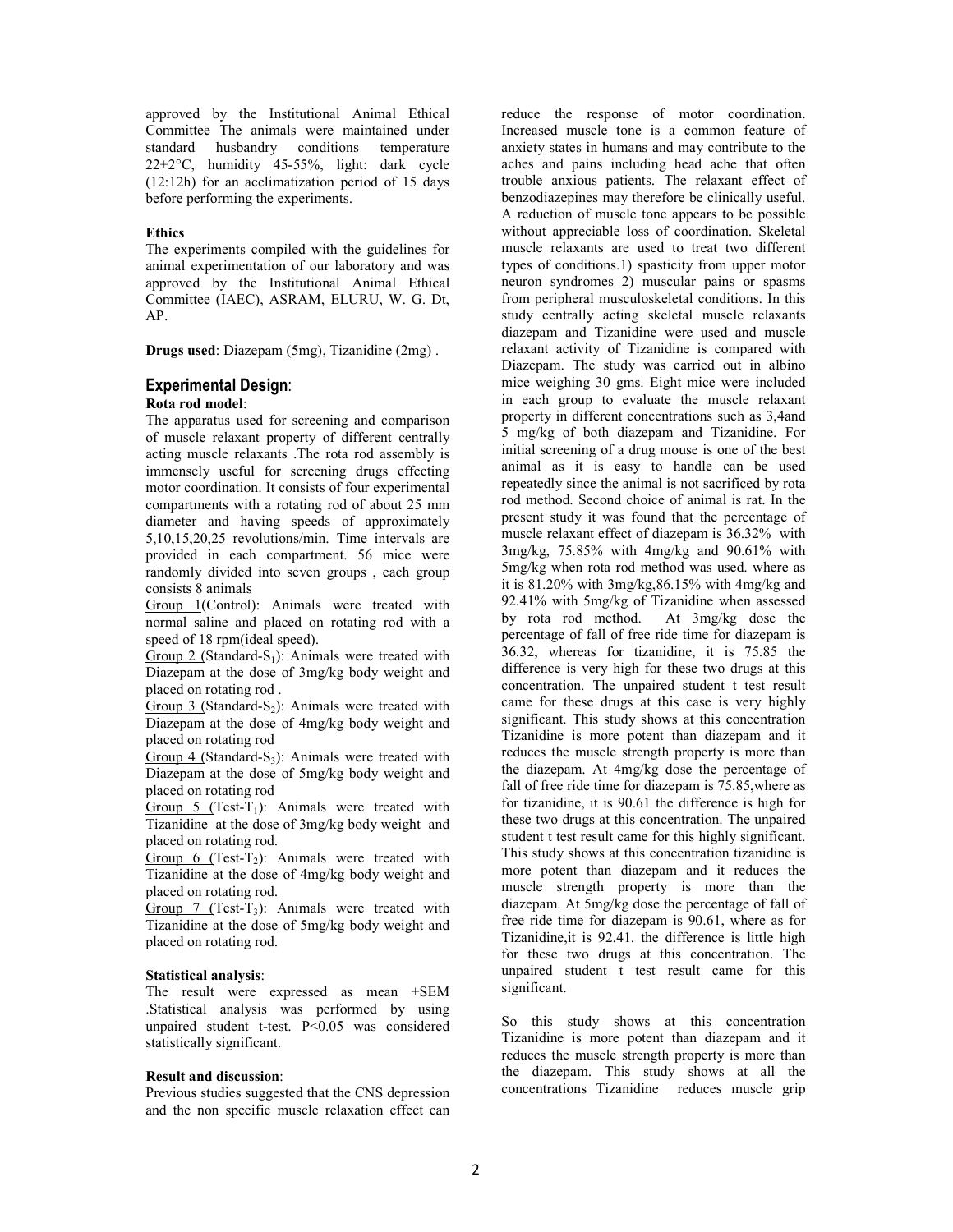property is more than diazepam .So it is very potent than diazepam to muscle relaxant property.

# **Conclusion**

The present study was carried out to compare the central muscle relaxant property of diazepam and Tizanidine given in different concentrations in experimental model.the experimental model is rota rod test in albino mice. Both diazepam and Tizanidine were given in concentrations of 3mg/kg, 4mg/kg and 5mg/kg body weight in rota rod method for each mice in each group respectively. It was found that both diazepam and tizanidine produced central muscle relaxant effect when assessed by rota rod test .On inter drug comparison of diazepam and tizanidine it was found that by increasing concentration of drug, increased the muscle relaxant property, when assessed by rotarod. Thus it was found that both diazepam and tizanidine demonstrated muscle relaxant property but with increased doses of tizanidine produced more muscle relaxant property than increase in doses of diazepam.

# **Acknowledgement**

Authors are thankful to principal of ASRAM Medical College, Eluru for providing the facilities to carry out this research work.

| -<br>Experiment - 1 |                  |           |                                         |                 |                 |     |                 |                 |                |                 |                       |  |
|---------------------|------------------|-----------|-----------------------------------------|-----------------|-----------------|-----|-----------------|-----------------|----------------|-----------------|-----------------------|--|
| Sl.                 | Body Wt          | Treatment |                                         | Fall of time    |                 |     |                 |                 |                |                 | % of decrease in time |  |
| N <sub>0</sub>      | mice)            |           | After drug<br>Before drug (sec)<br>sec) |                 |                 |     |                 |                 |                |                 |                       |  |
|                     |                  |           |                                         |                 |                 |     |                 |                 |                |                 |                       |  |
|                     |                  |           |                                         |                 |                 |     |                 |                 |                |                 |                       |  |
|                     |                  |           |                                         |                 |                 |     |                 |                 | $3 \text{ mg}$ |                 | 5mg                   |  |
|                     |                  |           | 3mg                                     | 4 <sub>mg</sub> | 5 <sub>mg</sub> | 3mg | 4 <sub>mg</sub> | 5 <sub>mg</sub> |                | 4 <sub>mg</sub> |                       |  |
|                     | $40 \text{ gms}$ | Diazepam  | 42                                      | 40              | 112             | 28  | 9               | 12              | 33.33          | 79.50           | 89.28                 |  |
| 2.                  | $40 \text{ gms}$ | Diazepam  | 56                                      | 36              | 126             | 32  | 8               | 11              | 42.85          | 77.78           | 91.26                 |  |
| 3.                  | $40 \text{ gms}$ | Diazepam  | 78                                      | 32              | 96              | 42  | 6               | 9               | 46.15          | 81.28           | 90.62                 |  |
| 4.                  | $40 \text{ gms}$ | Diazepam  | 92                                      | 44              | 190             | 60  | 12              | 10              | 34.78          | 72.73           | 94.73                 |  |
| 5.                  | $40$ gms         | Diazepam  | 102                                     | 76              | 82              | 65  | 25              | 8               | 36.27          | 80.26           | 90.24                 |  |
| 6.                  | $40$ gms         | Diazepam  | 124                                     | 90              | 62              | 75  | 12              | 6               | 39.51          | 86.67           | 90.32                 |  |
| 7.                  | $40 \text{ gms}$ | Diazepam  | 80                                      | 42              | 108             | 60  | 15              | 10              | 25             | 64.29           | 90.74                 |  |
| 8.                  | $40$ gms         | Diazepam  | 110                                     | 56              | 98              | 74  | 20              | 12              | 32.72          | 64.29           | 87.75                 |  |
|                     |                  |           |                                         |                 |                 |     |                 |                 |                |                 |                       |  |

### **Rota Rod Method**

 $\overline{ }$  $\overline{\mathsf{I}}$  **Treatment with Diazepam at the dose of 3,4,5 mg/kg body weight**

### **Treatment with Tizanidine at the dose of 3,4,5 mg/kg body weight**

| Sl.            | Body             | Treatment  | Fall of time      |                 |                    |     |     |     | % of decrease in time |                 |       |
|----------------|------------------|------------|-------------------|-----------------|--------------------|-----|-----|-----|-----------------------|-----------------|-------|
| N <sub>0</sub> | Wt               |            | Before drug (sec) |                 | After drug<br>sec) |     |     |     |                       |                 |       |
|                | mice)            |            |                   |                 |                    |     |     |     |                       |                 |       |
|                |                  |            |                   |                 |                    |     |     |     |                       |                 |       |
|                |                  |            |                   |                 |                    |     |     |     | $3 \text{ mg}$        |                 | 5mg   |
|                |                  |            | 3mg               | 4 <sub>mg</sub> | 5mg                | 3mg | 4mg | 5mg |                       | 4 <sub>mg</sub> |       |
| 1.             | $40 \text{ gms}$ | Tizanidine | 82                | 62              | 110                | 15  | 14  | 10  | 81.70                 | 77.42           | 90.90 |
| 2.             | $40 \text{ gms}$ | Tizanidine | 76                | 70              | 115                | 14  | 12  | 9   | 81.57                 | 82.86           | 92.17 |
| 3.             | $40 \text{ gms}$ | Tizanidine | 94                | 135             | 92                 | 15  | 15  | 8   | 84.04                 | 88.89           | 91.30 |
| 4.             | $40 \text{ gms}$ | Tizanidine | 54                | 140             | 132                | 10  | 17  | 8   | 81.48                 | 87.86           | 93.93 |
| 5.             | $40 \text{ gms}$ | Tizanidine | 65                | 120             | 80                 | 16  | 13  | 6   | 75.38                 | 89.17           | 92.50 |
| 6.             | $40 \text{ gms}$ | Tizanidine | 106               | 42              | 62                 | 20  | 6   | 4   | 81.13                 | 85.71           | 93.54 |
| 7.             | $40 \text{ gms}$ | Tizanidine | 48                | 55              | 105                | 9   | 8   | 8   | 81.25                 | 85.45           | 92.38 |
| 8.             | $40$ gms         | Tizanidine | 124               | 136             | 95                 | 21  | 11  | 7   | 83.06                 | 91.91           | 92.63 |
|                |                  |            |                   |                 |                    |     |     |     |                       |                 |       |

**Comparison of Mean Responses at the dose of 3 mg/kg with the Diazepam and Tizanidine for Rota rod Method.** 

| Name of the Drug | Dose              | Mean (Sec) | Std.Dev | Std. Error  |
|------------------|-------------------|------------|---------|-------------|
| Diazepam         | $3 \text{ mg/kg}$ | 36.326     | 1.015   | $+$ 220 $-$ |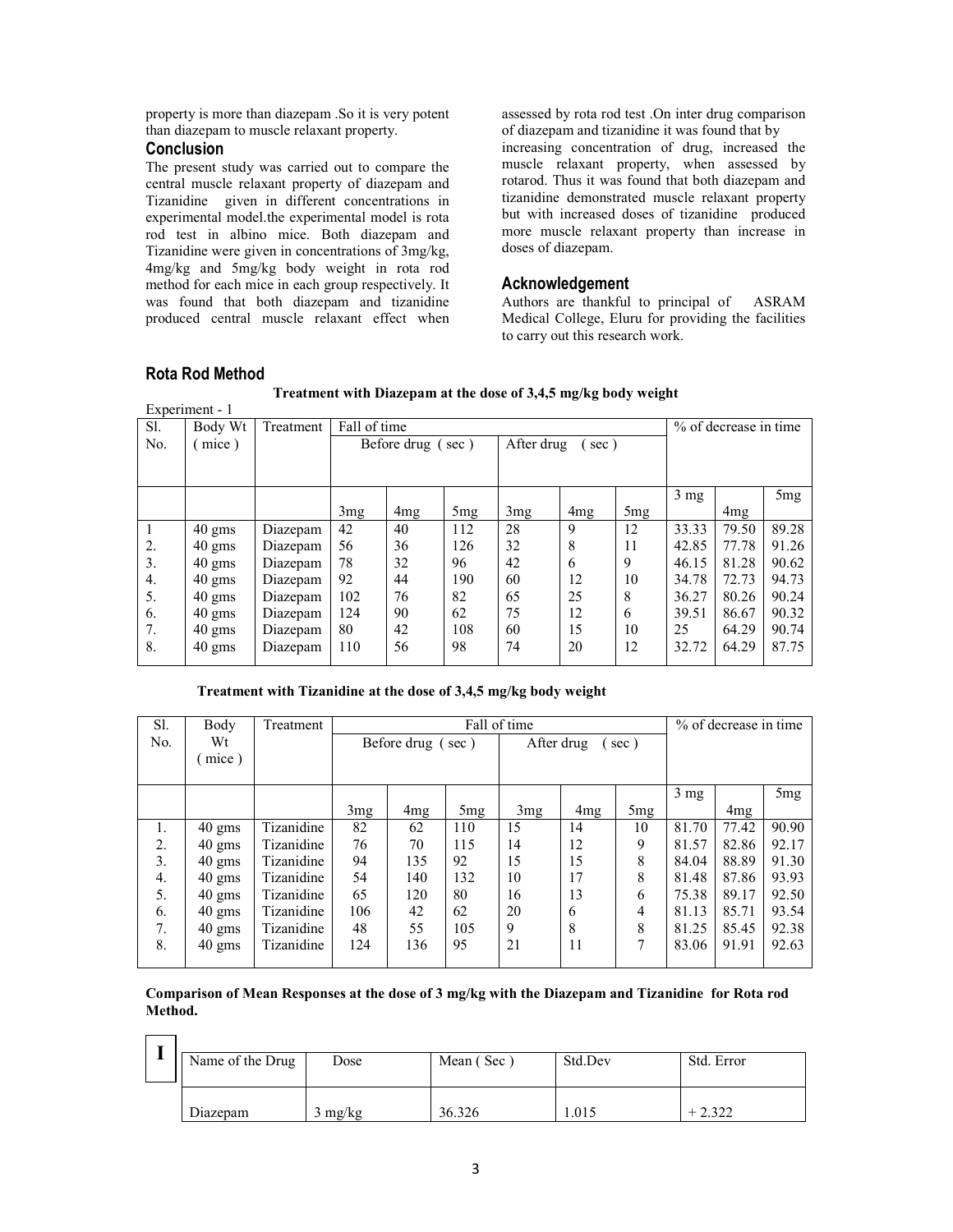| Tizanidine | 3 mg/kg | 81.201 | 2.560 | 0.905 |
|------------|---------|--------|-------|-------|
|            |         |        |       |       |

 $t-Value = 18.007$  p<4.4346 x 10 or

p < 0.0001 (Highly significant)

#### **Percentage of muscle relaxant effect at the dose of 3 mg/kg body weight in mice**



Above graph shows:

 - Diazepam have 36.32 % muscle relaxant effect.

 - Tizanidine have 81.20 % muscle relaxant effect.

### **Comparison of Mean Responses at the dose of 4 mg/kg with the Diazepam and Tizanidine in mice with Rota rod Method.**

| П          |                    |             |         |           |
|------------|--------------------|-------------|---------|-----------|
| Name<br>οf | Conc               | Mean        | Std.Dev | Std.      |
| the Drug   |                    | $($ Sec $)$ |         | Error     |
| Diazepam   |                    |             |         |           |
| Tizanidine | 4 mg/kg<br>4 mg/kg | 75.850      | 8.107   | $+2.866$  |
|            |                    |             | 4.479   |           |
|            |                    | 86.159      |         | $+ 1.584$ |
|            |                    |             |         |           |

 $t - value = 3.14815$ 

p< 0.0071 ( High Significant )





Above graph shows: